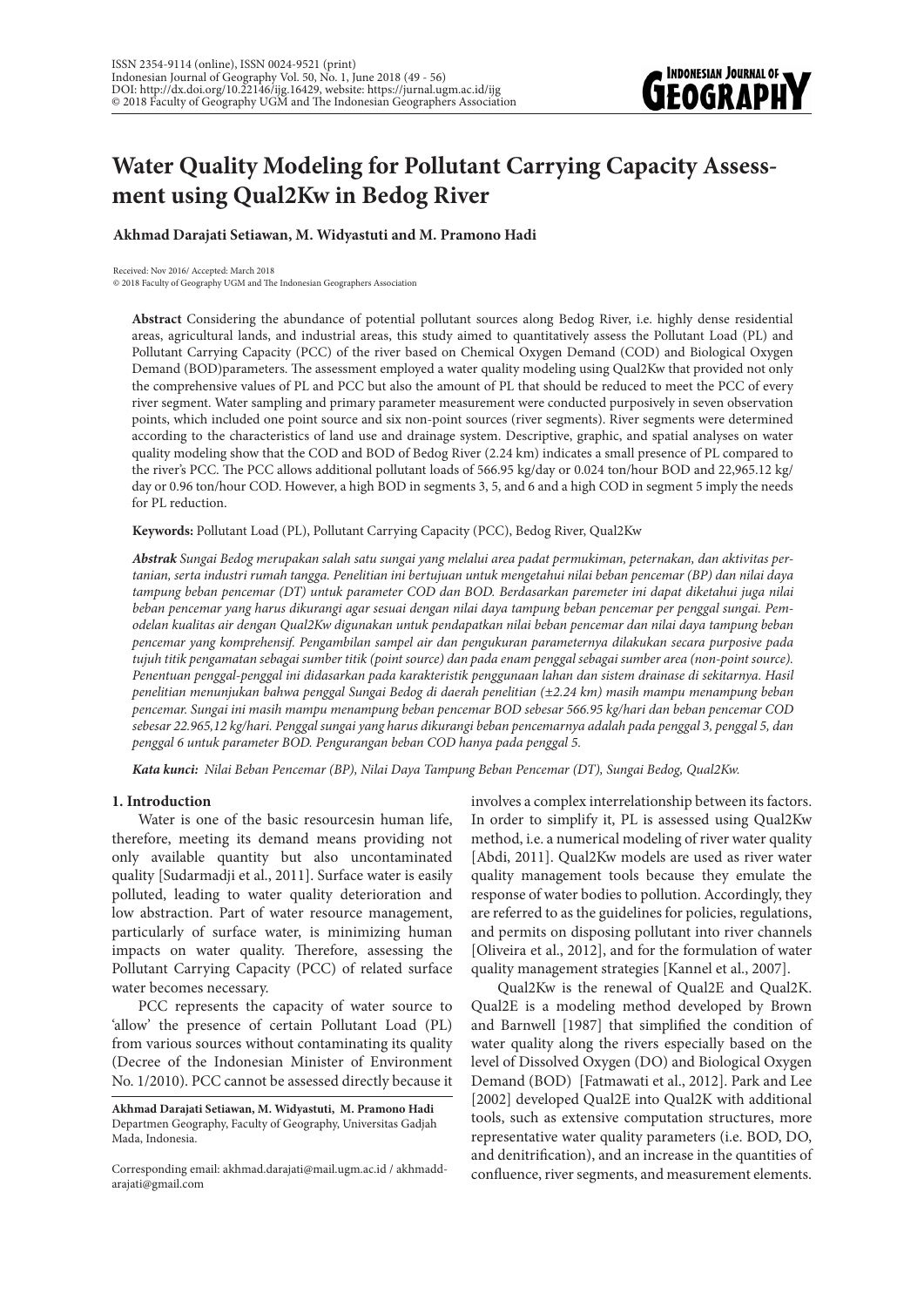The latest development, Qual2Kw, is equipped with the ability to simulate various water quality parameters, including Electrical Conductivity (EC), temperature, DO, CBODslow, CBODfast, Phosphate, Nitrogen, phytoplankton, detritus, pathogen, alkalinity, pH, etc. [Pelletier et al., 2006].

Bedog River flows through a highly dense residential area, agricultural land, and industrial area. Intensive development and construction along the river, which potentially lead to negative impacts on the environment [Sudarmadji and Widyastuti, 2014], have raised a concern on river water quality. Hence, this study specifically chose Bedog River and used its surrounding land utilization as an approach to represent the pollution emission factor required in assessing the PL potential of domestic, agricultural, and industrial activities in every village in the study area through weighted average calculation.Accordingly, this study developed a water quality modeling based on two key parameters of pollutant loads, i.e. BOD and COD.

The water quality modeling aimed to: 1) quantitatively measure the Pollutant Load in every surveyed segment of Bedog River, as indicated by Biological Oxygen Demand (PLBOD) and Chemical Oxygen Demand (PLCOD); 2) assess the Pollutant Carrying Capacity of every river segment in terms of Biological Oxygen Demand (PCCBOD) and Chemical Oxygen Demand (PCCCOD); and 3) quantify the amount of PLBOD and PLCOD that should be reduced to meet the PCCBOD and PCCCOD of Bedog River.

The water quality modeling aimed to: 1) quantitatively measure the Pollutant Load in every surveyed segment of Bedog River, as indicated by Biological Oxygen Demand (PLBOD) and Chemical Oxygen Demand (PLCOD); 2) assess the Pollutant

Carrying Capacity of every river segmen tin terms of Biological Oxygen Demand (PCCBOD) and Chemical Oxygen Demand (PCCCOD); and 3) quantify the amount of PLBOD and PLCOD that should be reduced to meet the PCCBOD and PCCCOD of Bedog River.

#### **2. The Methods**

Bedog River is part of Progo Watershed that according to the Decree of the Indonesian Minister of Forestry No. SK.328/Menhut-II/2009 is categorized as critical. In addition, based on the Preliminary Draft of Regional Development Plan (RKPD) of Yogyakarta in 2015 [BAPPEDA DIY, 2015], Bedog is categorized as a highly polluted river. Population growth and developing urban activities in Bedog Sub-Watershed increase the potential for introducing pollution into the river.

Water sampling locations were chosen purposively by considering the distance between seven observation points and land utilizations that commonly used ditches to dispose their waste into the river and presumably degraded the water quality of Bedog River. The ditch networks, thereby, became the most consideration in water sampling and the extent of the study area. The flow direction map of ditch networks and irrigation channels as well as the distribution of water sampling locations are presented in Figure 1.

The following points list the data acquired during the study.

1) River Discharge, acquired through direct measurement using slope area method. The formula is as follows [Soewarno, 2014]:

$$
V = \frac{\bar{\kappa}^{\frac{2}{3}} . \bar{s}^{\frac{1}{2}}}{n} \text{and} Q = \frac{1}{n} . A. R^{\frac{2}{3}} . S^{\frac{1}{2}}
$$



Figure 1. The flow direction of ditch networks and irrigation channels, river segments, and water sampling locations (PS = Point Source; Point = water sampling point)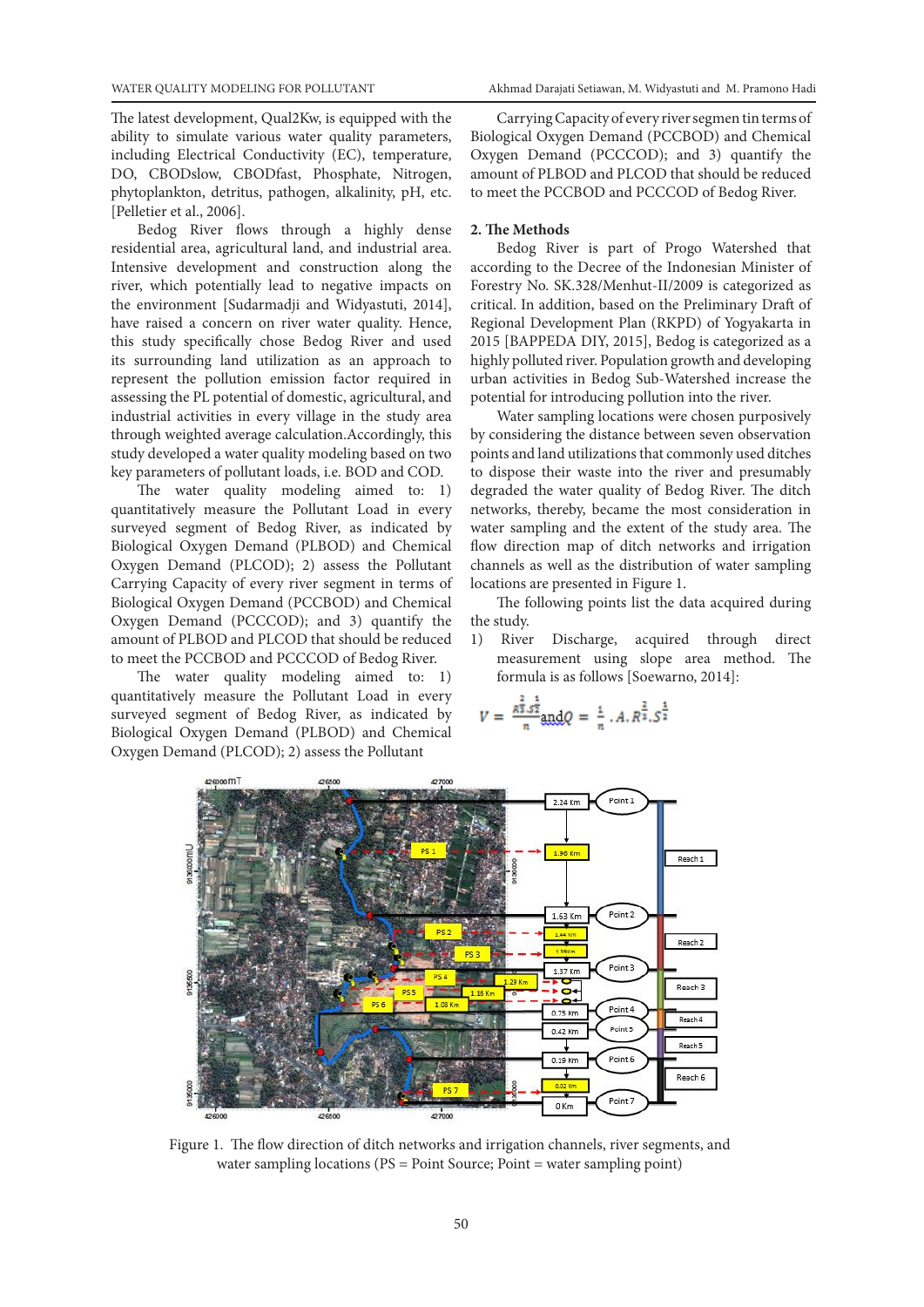where:

- $V =$  river velocity(m/s),
- $Q =$  discharge (m3/s),
- n = Manning's roughness coefficient,
- A = cross-sectional area (m2),
- R = hydraulic radius (m); obtained from  $R = A/P$  (P = wet perimeter, meter), and
- S = water-surface slope.
- 2) Water Quality, acquired from seven water samples of river bodies and seven water samples of point pollutant sources. The water sampling location on Bedog River was based on the surrounding land use and the travel time of river flows. The travel time was assessed using the following formula [Achmad, 2012].

$$
\underbrace{t\zeta} = \frac{L}{60 \times V}
$$

where:

- $tc = time of concentration (minute),$
- $L =$  stream length (meter), and
- $V = rver velocity (m/s)$
- 3) Slope of riverbed, measured using abney level.
- 4) Cross section measures, obtained from crosssectional profiling on Bedog River.
- 5) Measures of cloud cover and shade, obtained from direct measurement with the help of quadrant graph paper and direct observation.
- 6) Secondary data of temperature, dew point, and wind speed, obtained from related climate institutions
- 7) The size of agricultural area, number of livestock, and population size, assumed as the sources of pollution. Their pollutant loads were measured using the following formula [Iskandar, 2007, modified by Abdi, 2011]:
- a) Agricultural pollutant load (PL<sub>Agriculture</sub>)

$$
PL_{Agriculture}(ton/hour) = ((Emission factor x L x M)/dM)/1,000
$$

where:

- $L =$  size of agricultural land,
- M = number of cropping seasons, and
- dM = duration of cropping season (hour).
- b) Livestock pollutant load (PL*Livestock*)
- PL*Livestock (ton/hour)* = *(Number of livestock x Emission factor)/ 1,000,000)/24*

c) Domestic pollutant load (PL<sub>Domestic</sub>) PL*Domestic (ton/hour)* = *(Population size x Emission factor x CER x alpha (α))/ 1,000,000/24* where:

α = river segment coefficient

CER = City Equivalent Ratio

Pollution emission factor was calculated using the weighted average of agricultural and domestic land utilizations in the study area [Soewarno, 2014].

$$
\overline{X}w \frac{\sum_{i=1}^{n} W_i \times X_i}{\sum_{i=1}^{n} W_i}
$$

where:

 $\overline{X}w$ weighted average,

 $Xi =$  the i-th data,

 $Wi =$  the i-th weight, and

n = number of data.

Qual2Kw Modeling

1. Data Input

The modeling input consisted of river segment borders, hydrological data and river morphometry, climatological data, water quality data, and pollutant potentials.

## 2.Model Running

Model running was performed after data entry. The Qual2Kw program was executed through qual2kw.exe.

#### 3. Calibration and Reliability Test

The results of Qual2Kw model running were calibrated using trial and error, i.e. adding or reducing the pollutant load to produce the closest estimated value to the observed pollutant load. Afterwards, the results of trial and error were validated using chi-square (χ2) formula:

$$
\chi^2 = \sum_{r=1}^{n} \frac{(Observed value - Estimated value)^2}{Estimated value}
$$

where:

n = number of samples

 $r =$  the n-th sample

The estimated  $\chi$ 2 was compared to the  $\chi$ 2 from the table with 0.95 or 95% confidence level (α). If the χ2 estimate < χ2 table, then the results of Qual2Kw modeling are viable. On the contrary, if the  $\chi$ 2 estimate  $>\chi$ 2 table, then the results are not viable [Soewarno, 2 014].

Following the validity test was a reliability test that determined the accuracy of the measurement process and the dependability of Qual2Kw models [Meeker and Escobar, 1998]. The formula for the reliability test is as follows.

A. rB method

$$
rB = \frac{(Rm - Ro)}{50} \text{and } F = \frac{Sm^2}{50^2}
$$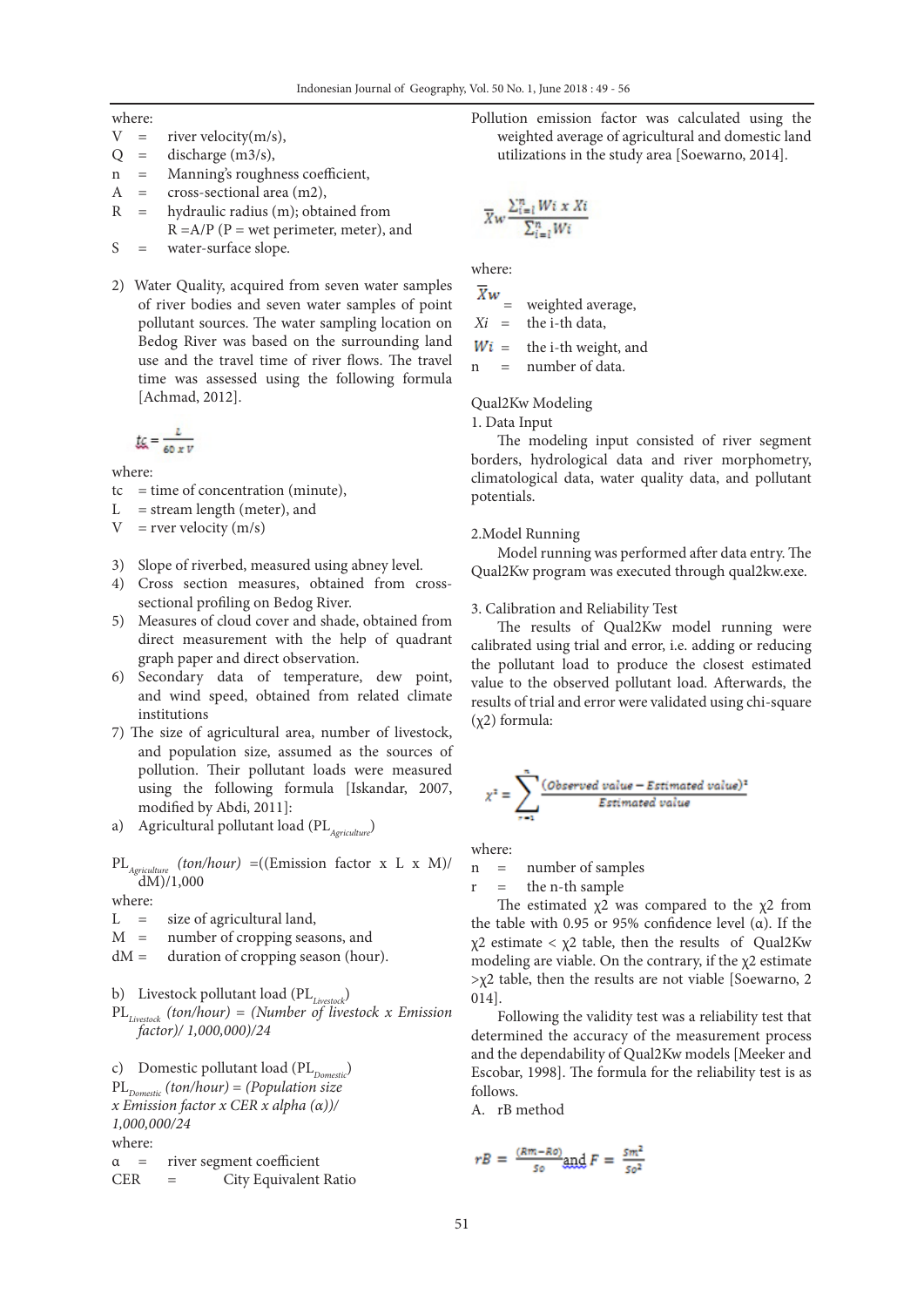where:

- *F* = ratio of estimated (modeled) to observed variation,
- Rm = mean estimated value,
- Ro = mean observed value,
- So = standard deviation of observed values, and
- Sm = standard deviation of estimated values.
- If  $-0.5 \lt rB \lt 0.5$  and  $0.5 \lt F \lt 1.5$ , then the model is reliable. However, if rB< -0.5 or *rB*> 0.5 and F< 0.5 or F> 1.5, then the model is not reliable [Montgomerry, 1997].

B. MRE method

$$
RE = \frac{(Observed value - Estimated value)}{Observed value} \times 100\%
$$

where:

 $RE = Relative Error (%)$ ,  $MRE$  = Mean Relative Error  $(\%)$ , *n* = number of samples, and

= the n-th sample.

The model is reliable when MRE < 10% but not reliable when MRE > 10% [Badrus and Syafrudin, 2007].

# **Data Analysis**

The results from the Qual2Kw modeling were analyzed graphically, descriptively, and spatially in order to facilitate a thorough comprehension. The difference between the estimated PCC and PL is the required amount of PL reduction

#### **3. Result and Discussion**

This study, which was conducted in a small part of Bedog River, produced satisfactory results that correspond to a study conducted by Oliveira et al. [2012], i.e. Qual2Kw is applicable for a short river segment and a small watershed, as part of aquatic environment evaluation.

### **River Discharge**

River discharge was measured directly at the locations of water sampling based on the requirement of Qual2Kw modeling. The variation in river discharge was due to different river width, water depth, Manning's roughness coefficient, and cross section's slope in every sampling location. It increased from 6.85 m3/s at point 1 to 7.72 m3/s at point 2 and continuously fluctuated until it reached point 4. Afterwards, it increased to 8.09 m3/s at point 6 and 8.25 m3/s at point 7. The highest river discharge found at point 7 was strongly influenced by stream inflows and the measures of cross sections at this point.

The discharge of Bedog River in rainy seasons is relatively high. The low discharge is caused by the wide and shallow river channel, while the high discharge is caused by the relatively narrow and deep river channel. Moreover, riverbed material, river channel

homogeneity, vegetation and building factors, as well as the meandering level considered in the calculation of Manning's coefficient also influence the results of the discharge measurement. The flow velocity and the discharge of Bedog River are presented in Table 1.

### **River Water Quality**

BOD in every water sample was below (not exceeding) the Water Quality Standards for Class II (Figure 2). The variation of BOD was due to the concentration of biodegradable organic waste, e.g. proteins, sugars, and carbohydrates as well as Nitrogen in its free form (i.e. NH4), which is not measurable in COD [Wardhana, 2011].

COD in every water sample met the criteria for Class II in Water Quality Standards (Figure 3). It was higher than BOD because COD laboratory analysis involved more stabilized compounds in biological reaction, whichwere possibly oxidized during the analysis. The level of observed COD varied according to the concentration of organic waste, synthetic fiber, cellulose, non-biodegradable waste (NO2-, NO3-

, FE2+, S2-, Mn3+), aromatic hydrocarbon, and hydrocarbon chains [Wardhana, 2001].

# **Point Source Pollution (PSP)**

Point source pollution is any source of pollution that discharges pollutants into the river bodies through sewage pipes, ditches, etc. The water samples of Bedog River were located at seven point sources of pollution that potentially introduced contaminated inflows into the river. The BOD and COD concentrations of these samples are presented in Table 2.

Laboratory analysis revealed that, compared to rice field and aquaculture, domestic activities and tofu industries were the point sources of pollution that contributed to the presence of high PL in Bedog River.

#### **Non-Point Source Pollution (NPSP)**

In order to quantify the PL potential of activities taking place along the river, the pollution emission factor was estimated using land utilization. In this study, NPSP represented the PL of three land utilizations that discharged pollutant into every river segment. The results of NPSP analysis are presented in Table 3.

The numerical order of NPSP represents the number of river segment. For instance, NPSP 1 denotes the NPSP of segment 1. The highest BOD and COD were found in segment 2, i.e. 0.013 ton/hour and 0.0075 ton/hour, respectively, which were in line with the highly contaminated inflows coming from residential area, rice field, and livestock farming in segment 2.

# **Pollutant Load (PL)**

The estimated BOD and COD, resulted from Qual2Kw modeling, went through repetitive simulations, or known as trial and error, to produce a combination that resembled or was equivalent to the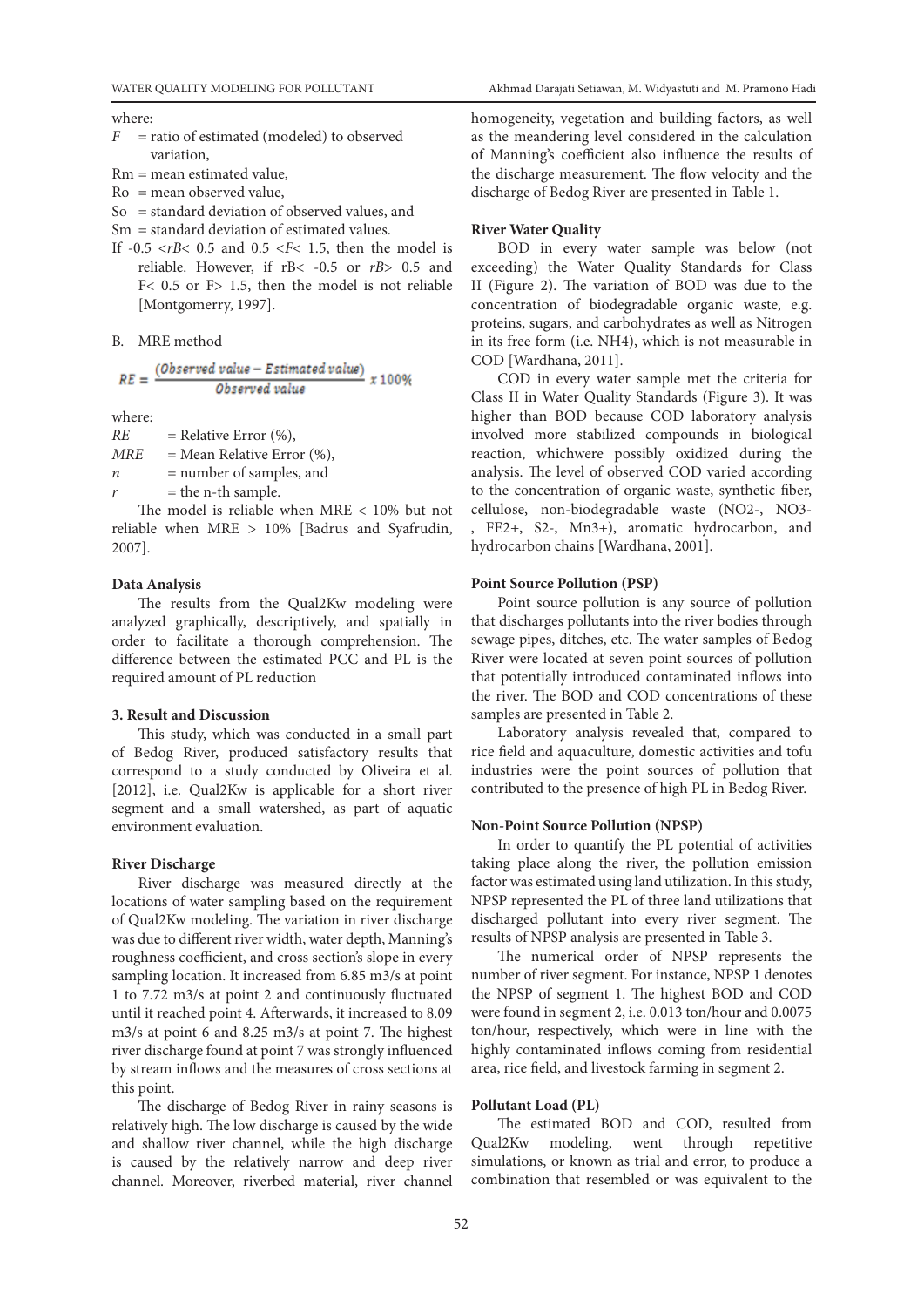observed BOD and COD (i.e. the results of laboratory analysis).The best models of BOD and COD are presented in Figure 4 and Figure 5.

Afterwards, the best simulation was analyzed with chi-square and reliability tests. The valid and dependable model was, then, utilized to estimate the level of BOD and COD, which represented the PL of every river segment. The concentration of PLBOD and PLCOD are represented in Table 4 and table 5, respectively.

PLBOD of Bedog River was 2,007.96 kg/ day. Negative PLBOD in segment 1, 2, and 4 representedmorphometric factors that led to the occurrence of self-purification in segment 1. Negative PLBODin segment 1 and 2 also occurred due to the presence of stream inflows that potentially discharged better water quality and, subsequently, diluted the concentrations of pollutant load. Meanwhile, high BOD in segment 6 was caused bypollutant inflows from NPSP 6 and PSP 7, i.e. sewage pipes of tofu industries, which had the highest pollutant load among the other sources of pollution (324.24 mg/L). Consequently, segment 6 had the highest PLBO Damong the other segments.

PLCOD of Bedog River was 3,310.84 kg/day. The negative levels of PLCOD in segment 2 and

Table 1. The Flow Velocity and Discharge of Bedog River

| $\alpha$ because $\beta$ and $\beta$ |                  |                    |  |
|--------------------------------------|------------------|--------------------|--|
| Points                               | Velocity $(m/s)$ | Discharge $(m3/s)$ |  |
| 1                                    | 1.45             | 6.85               |  |
| 2                                    | 1.28             | 7.72               |  |
| 3                                    | 1.81             | 7.55               |  |
| 4                                    | 1.55             | 7.49               |  |
| 5                                    | 1.21             | 7.73               |  |
| 6                                    | 1.15             | 8.09               |  |
| 7                                    | 0.9              | 8.25               |  |

Table 2. BOD and COD at Seven Point Sources of Pollution

| , ,,,,,,,,,,, |            |        |                           |  |
|---------------|------------|--------|---------------------------|--|
| <b>PSP</b>    | <b>BOD</b> | COD    | Sources of Pollution      |  |
|               | (mg/l)     | (mg/l) |                           |  |
| 1             | 4.10       |        | 4.63 Aquaculture          |  |
| 2             | 19.41      |        | 36.36 Domestic activities |  |
| 3             | 1.31       | 0.99   | Rice field                |  |
| 4             | 55.77      |        | 223.80 Tofu industry and  |  |
|               |            |        | domestic activities       |  |
| 5             | 1.31       | 0.49   | Rice field                |  |
| 6             | 0.58       |        | 0.74 Rice field           |  |
| 7             | 324.24     |        | 1942.13 Tofu industry     |  |

Source: LaboratoryAnalysis, 2015

3 were caused by self-purification or PL dilution, resulted from stream inflows with good water quality. The highest concentration found in segment 5 was the result of pollutant inflows from NPSP 5. This segment was morphometrically characterized with the narrowest river channel among the other segments, low meandering, and short distance, all of which prevented an optimum self-purification. Another cause of this level of concentration was the surrounding land use, viz. plantation, dry agricultural land, screen-printing industry, and sawmill industry that potentially emitted non-biodegradable waste materials like NO2 or NO3, synthetic fiber, and cellulose,which were measurable in COD analysis.

# **Pollutant Carrying Capacity (PCC)**

Trial and error on BOD and COD simulation was performed until the estimated BOD and COD were just below the Water Quality Standards (Figure 6 and Figure 7). This process quantified the discharge and the BOD and COD concentrations that were used in the calculation of Pollutant Carrying Capacity (PCP). The PCCBOD and PCCCOD of every segment are presented in Table 6 and Table 7.



Source: Direct Measurement, 2015 Figure 2. Observed BOD Concentration (Laboratory Analysis)



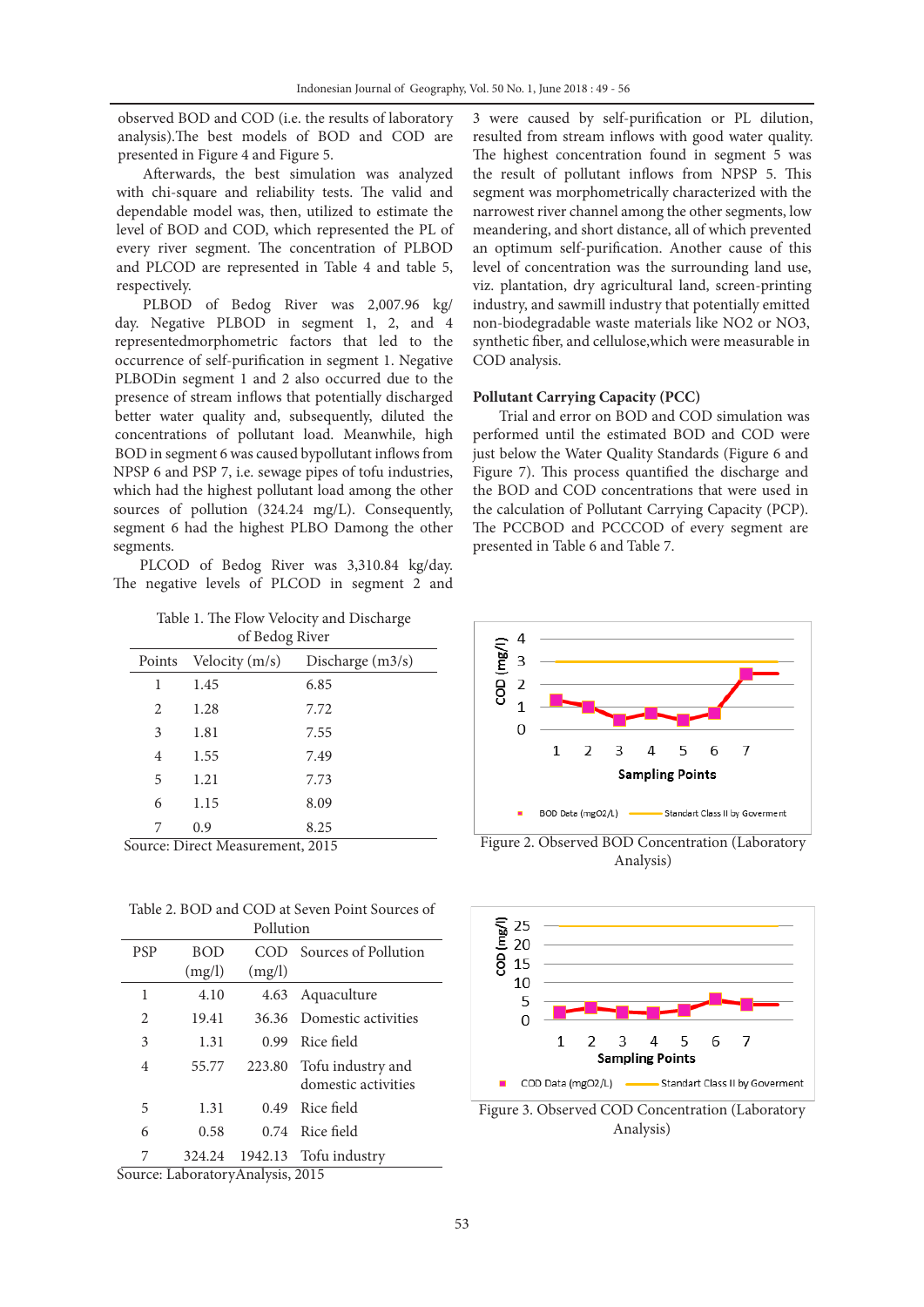

Figure 4. BOD Simulation using Qual2Kw Modeling



Figure 5. COD Simulation using Qual2Kw Modeling



Figure 6. Estimated PCCBOD from Qual2Kw Modeling



Figure 7. Estimated PCCCOD from Qual2Kw Modeling

| Table 3. NPSP Analysis Result   |                                                                             |                                    |  |
|---------------------------------|-----------------------------------------------------------------------------|------------------------------------|--|
| <b>NPSP</b>                     |                                                                             | BOD (ton/hour) COD (ton/hour)      |  |
| NPSP <sub>1</sub>               | 0.0056                                                                      | 0.00049                            |  |
| NPSP <sub>2</sub>               | 0.013                                                                       | 0.0075                             |  |
| NPSP <sub>3</sub>               | 0.0010                                                                      | 0.00080                            |  |
| NPSP <sub>4</sub>               | 0.00030                                                                     | 0                                  |  |
| NPSP <sub>5</sub>               | 0.00016                                                                     | 0                                  |  |
| NPSP <sub>6</sub><br>$\sqrt{2}$ | 0.0069<br>$\mathbf{1}$<br>$1 \cdot$<br>т.<br>$\ddot{\phantom{a}}$<br>$\sim$ | 0.0013<br>$\sim$ $\sim$ $+$ $\sim$ |  |

Source: Laboratory Analysis, 2015

Table 5. Estimated PLCOD of Bedog River

| Segments                    | PLCOD (kg/day) | PLCOD (ton/hour) |
|-----------------------------|----------------|------------------|
| Segment 1                   | 1,036.88       | 0.043203         |
| Segment 2                   | $-604.60$      | $-0.02519$       |
| Segment 3                   | $-49.90$       | $-0.0021$        |
| Segment 4                   | 907.20         | 0.083            |
| Segment 5                   | 3,110.40       | 0.13             |
| Segment 6                   | $-1,098.14$    | $-0.045$         |
| <b>TOTAL</b>                | 3,310.84       | 0.138            |
| Source: Data Analysis, 2015 |                |                  |

Table 6. Estimated PCCBOD of Bedog River

| Table 0. Estimated PCCDOD of Dedog Kivel |                                                                         |              |
|------------------------------------------|-------------------------------------------------------------------------|--------------|
| Segments                                 | PCCBOD (kg/day)                                                         | PCCBOD (ton/ |
|                                          |                                                                         | hour)        |
| Segment 1                                | 1,252.85                                                                | 0.052202     |
| Segment 2                                | 250.60                                                                  | 0.010442     |
| Segment 3                                | 267.91                                                                  | 0.0111632    |
| Segment 4                                | 267.84                                                                  | 0.011        |
| Segment 5                                | 250.56                                                                  | 0.010        |
| Segment 6                                | 285.15                                                                  | 0.011881     |
| <b>TOTAL</b>                             | 2,574.92                                                                | 0.107        |
|                                          | $\mathbf{I}$<br>$\cdot$<br>$\sim$ $\sim$<br>$\sim$ $\sim$ $\sim$ $\sim$ |              |

Source: Data Analysis, 2015

# Table 7. Estimated PCCCOD of Bedog River

| PCCBOD (kg/day) | PCCBOD (ton/ |  |
|-----------------|--------------|--|
|                 | hour)        |  |
| 15,725.23       | 0.65522      |  |
| 2,194.91        | 0.09145      |  |
| 2,203.85        | 0.09183      |  |
| 2,203.20        | 0.092        |  |
| 2,203.20        | 0.092        |  |
| 1,728.22        | 0.072009     |  |
| 26,258.60       | 1.09411      |  |
|                 | $\mathbf{r}$ |  |

Source: Data Analysis, 2015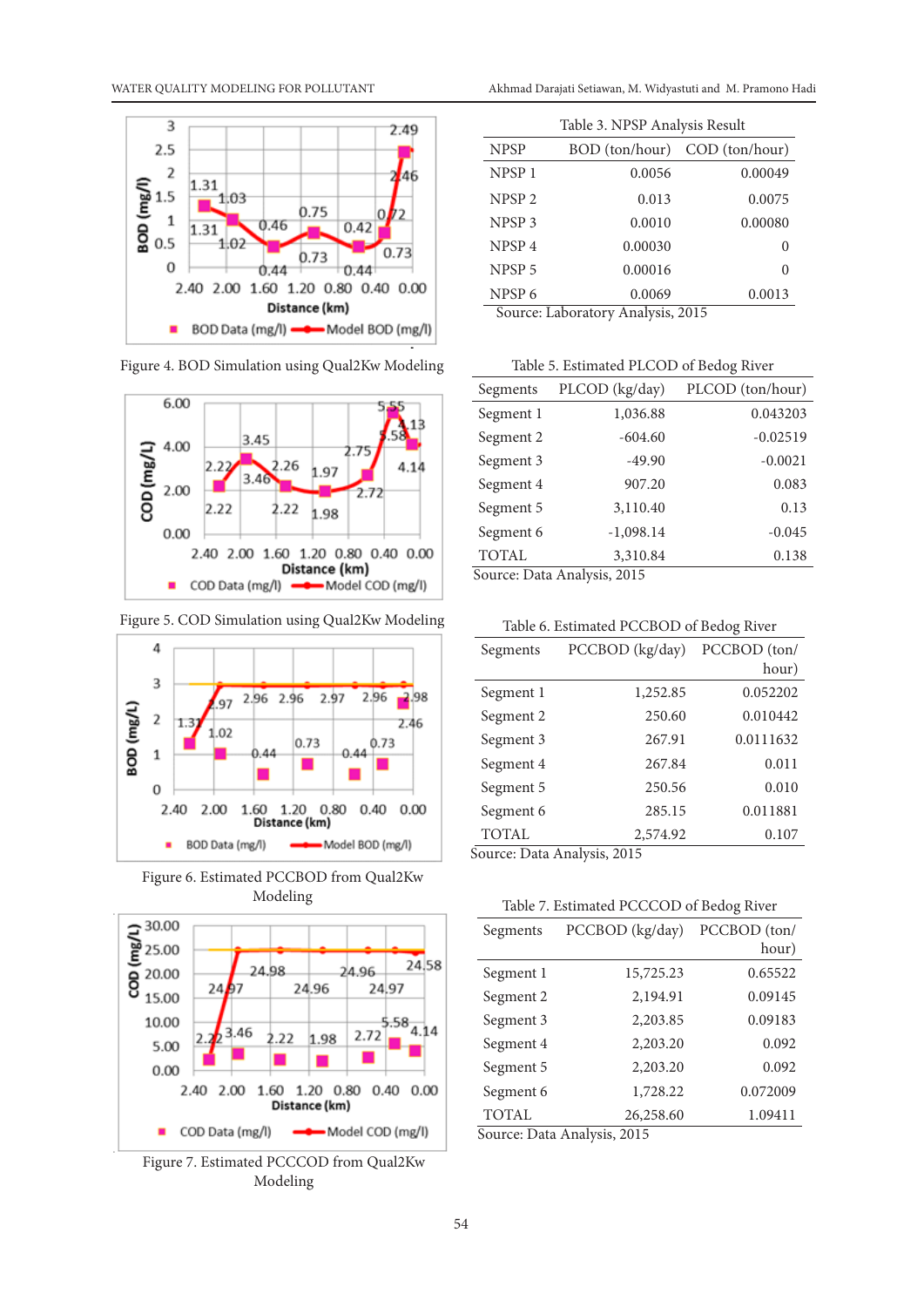# **Pollutant Load Reduction**

The difference between PL and PCC shows the amount of pollutant load that should be reduced or that can be 'carried' by every segment of Bedog River. Either of these data provides a reference for issuing permits or regulations of waste management. The difference between PL and PCC is presented in Table 8 and Table 9.

The difference between PLBOD and PCCBOD insegment 1 was 1,321.90 kg/day, which indicated the capacity of this segment to still 'carry' such amount of PLBOD. Similar capacity was found in segment 2 and 4. Because segment 1 had the widest difference, this segment had the highest PCCBOD among the other segments. On the contrary, the differences between PLBOD and PCCBOD in segment 3, 5, and 6 were negative, which indicated the need for PL reduction. The quantities of PLBODthat should be reduced in segment 3, 5, and 6 were 17.70 kg/day, 95.04 kg/day, and 1,748.06 kg/day, respectively.

Based on the difference between PLCOD and PCCCOD, almost all of the river segments, namely segment 1, 2, 3, 4, and 6, were able to carry more PLCOD. Segment 6 could carry more 2,833.94 kg/day pollutant load, which was the highest among the other segments. Meanwhile, segment 5 was the only segment that required PLCOD reduction as many as 907.2 kg/ day.

The results of this study are fundamental to reduce the exceeding pollutant load in every segment in order to help the government formulating policies on waste disposal through sewage pipes and into river bodies, particularly on river segments that no longer have the capacity to carry more pollutant load. Moreover, land use evaluation needs to be considered in minimizing the polluting potential of land use along Bedog River.

This study was conducted on limited data availability. Therefore, future research on Qual2Kw modeling for pollutant carrying capacity has to be performed with a time series of more thorough and reliable climatological and hydrological data as well as that of water quality and source of pollution. With this level of data availability, researchers and related stakeholders can perform the modeling efficiently with more inclusive results.

# **4.Conclusion**

The PCC (Pollutant Carrying Capacity) allows additional pollutant loads of 566.95 kg/day or 0.024 ton/ hour BOD and 22,965.12 kg/day or 0.96 ton/hour COD. However, a high BOD in segments 3, 5, and 6 and a high COD in segment 5 imply the needs for PL reduction. Water quality modeling show that the COD and BOD of Bedog River (2.24 km) indicates a small presence of PL (Pollutant Load) compared to the river's PCC. As a conclusion, the PLCOD and PLBOD of parts of Bedog River that flowed through the study area did not exceed their PCCCOD and PCCBOD. For further research,

this method can be developed in longer and complex river pollutant loads with multiple water sampling for data accuracy. Application in the karst area can also be developed in the future study.

## 5. **Acknowledgement**

This article is a part of research of the author and co-author at Faculty of Geography, Universitas Gadjah Mada, Indonesia. The author wishes to extend his perfound gratitude especially to Faculty of Geography, Universitas Gadjah Mada. The great gratitude goes to all colleague who have already help on conducting the research both in field and studio.

#### **References**

- Abdi, Z. (2011). Kajian Daya Tampung Beban Pencemaran Sungai Batanghari Pada Penggal Gasiang – Sungai Langkok Provinsi Sumatera Barat. Tesis. Yogyakarta : Program Pascasarjana Fakultas Geografi UGM.(in bahasa Indonesia)
- Achmad, M. (2012). Hidrologi Teknik. Makassar : Universitas Hasanudin.(in Bahasa Indonesia)
- Badrus, Z. dan Syafrudin. (2007). Model Numerik 2-D (Lateral dan Longitudinal) Sebaran Polutan Cadmium (Cd) di Muara Sungai (Studi Kasus: Muara Sungai Babon, Semarang). Jurnal Presipitasi. Vol 3 pp.1-8.
- Brown, LC dan Barnwell, TO. (1987). The Enhanced Stream Water Quality Models Qual2E and Qual2E-UNCAS: Documentation and User Manual. Georgia. : U.S. Environmental Protection Agency.
- BAPPEDA DIY, (2015). Rancangan Awal Rencana Kerja Pembangunan Daerah (RKPD) Daerah Istimewa Yogyakarta Tahun 2015. Yogyakarta : BAPPEDA DIY
- Fatmawati, R., Masrevaniah, A., dan Solichin, M. (2012). Kajian Identifikasi Daya Tampung Beban Pencemaran Kali Ngrowodengan Menggunakan Paket Program Qual2Kw. Jurnal Teknik Pengairan. Vol 3 pp.122-131.
- Iskandar, I. (2007). Panduan Pelatihan Pengelolaan Kualitas Air. Jakarta : Puslitbang Sumberdaya Air Kementerian Pekerjaan Umum.(in bahasa Indonesia)
- Kannel, PR., Lee, S., Lee,YS., Kanel, SR., dan Pelletier GJ. (2007). Application of Automated Qual2Kw for Water Quality Modeling and Managemenr in The Bagmati River, Nepal. Ecological Modeling. Vol 202 pp.503-517.
- Keputusan Menteri Kehutanan Republik Indonesia Nomor SK. 328/Menhut-II/2009 tentang Penetapan Daerah Aliran Sungai (DAS) Prioritas Dalam Rangka Rencana Pembangunan Jangka Menengah (RPJM) Tahun 2010-2014. Jakarta : Kementerian Kehutanan.(in bahasa Indonesia)
- Montgomerry, D.C. (1997). Design and Analysis of Experiments. New York : John Wiley and Sons..
- Oliveira, B., Bola, J., Quinteiro, P., Nadais, H., dan Arroja, L. (2012). Application of Qual2Kw Model